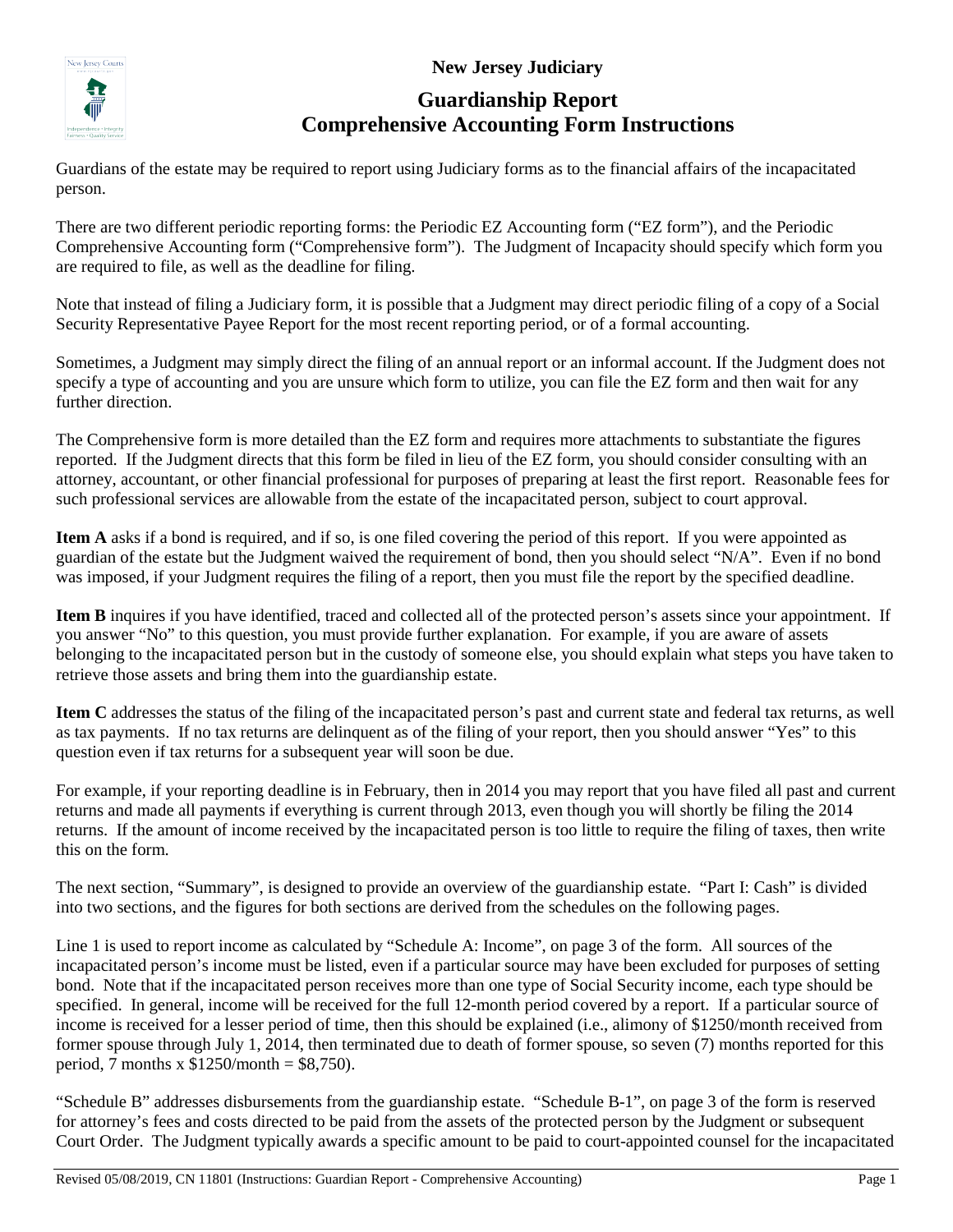person. In some cases, an additional counsel fee award is included in the Judgment for a court-appointed guardian ad litem.

If the attorney for the plaintiff in the underlying action sought approval of fees, then that attorney's fee may also be included in the Judgment. If you were the plaintiff in the guardianship action but did not seek or did not obtain court approval of fees paid to your attorney at or after final judgment, then any fee you paid to your attorney should not be listed in Schedule B-1. If the court approved payment from the assets of the protected person for less than the full amount paid to your attorney (i.e., if the Judgment approved fees at \$250/hour, but you agreed to pay your attorney \$325/hour), then only the amount awarded pursuant to the Judgment should be listed in Schedule B-1 as only that amount has been approved for payment from the assets of the incapacitated person. If you have retained an attorney to assist you in preparing this report, then unless that attorney's fee has been approved by Court Order, it should not be included in Schedule B-1. Remember to include the date of the Judgment or Court Order for each entry in Schedule B-1. On line 2 of the Summary, list the total attorney fees and costs reflected in Schedule B-1.

"Schedule B-2", on page 3 of the form, covers guardian fees and reimbursements approved by the Judgment or subsequent Court Order. Like Schedule B-1, entries for this schedule are limited to fees and costs approved by the court. This may include not only your approved fees and costs, but potentially amounts approved as to a temporary guardian. If you are the guardian of the estate only, then be sure to include any fees and/or costs allowed as to the guardian of the person. The date of the Judgment or Order must be listed for each entry, and the total approved guardian fees and reimbursements should be listed in line 3 of the Summary.

"Schedule B-3", on page 3 of the form, should reflect all other fees and costs authorized by the Judgment or subsequent Court Order. Such court-ordered disbursements may include fees allowed to an individual or institution who provided care to the incapacitated person during the pendency of the underlying guardianship action, as well as fees charged by physicians or psychologists who evaluated the protected person as part of the guardianship proceeding.

In some cases, after entry of the initial Judgment, the guardian will be directed or allowed to pursue specific matters such as selling the incapacitated person's former residence because he or she has been relocated to a skilled nursing facility. The Order Authorizing Sale of Real Property might include an award of fees to the realtor retained to list and sell the property, and this court-approved fee would be included in Schedule B-3. Note that if the Order Authorizing Sale of Real Property included an additional counsel fee to an attorney or guardian ad litem appointed for the protected person, then these amounts should be included in Schedule B-1. The total for approved disbursements is then entered on line 4 of the Summary.

Whereas Schedules B-1 through B-3 are limited to payments specifically approved by the court,

"Schedule B-4", on page 4 of the form, covers all other disbursements from the guardianship estate. Some disbursements, like food and utilities, are for regular, recurring expenses. If food is purchased solely for the incapacitated person, then the amount spent will likely vary from month to month. In this situation, the category of disbursements may be reported on a monthly basis, but you must list check numbers and the range for dates of purchase. The following is appropriate:

| # | Category                   | <b>Bank</b><br>Account # | <b>Check</b> #   | <b>Payment Date</b>     | Payee                | Amount<br><b>Spent</b> |
|---|----------------------------|--------------------------|------------------|-------------------------|----------------------|------------------------|
|   | Monthly Grocery - January  | $-6259$                  | 101, 105         | January – December 2014 | <b>ACME/Shoprite</b> | \$293.77               |
|   | Monthly Grocery - February | $-6259$                  | 121, 124,<br>125 | February 2014           | Shoprite             | \$301.77               |

If the protected person resides with the guardian(s) as part of a family unit, then it is permissible for a set amount of the incapacitated person's funds to be utilized each month to cover his or her share of food purchases. In this case, for Schedule B-4, you may report as follows:

| Category            | <b>Bank</b><br>Account # | $Check \#$ | <b>Payment Date</b>       | Payee         | <b>Amount Spent</b>                 |
|---------------------|--------------------------|------------|---------------------------|---------------|-------------------------------------|
| Grocery (12 months) | $-6018$                  |            | January-<br>December 2014 | ACME/Shoprite | \$2,700<br>$(12 \times $225/month)$ |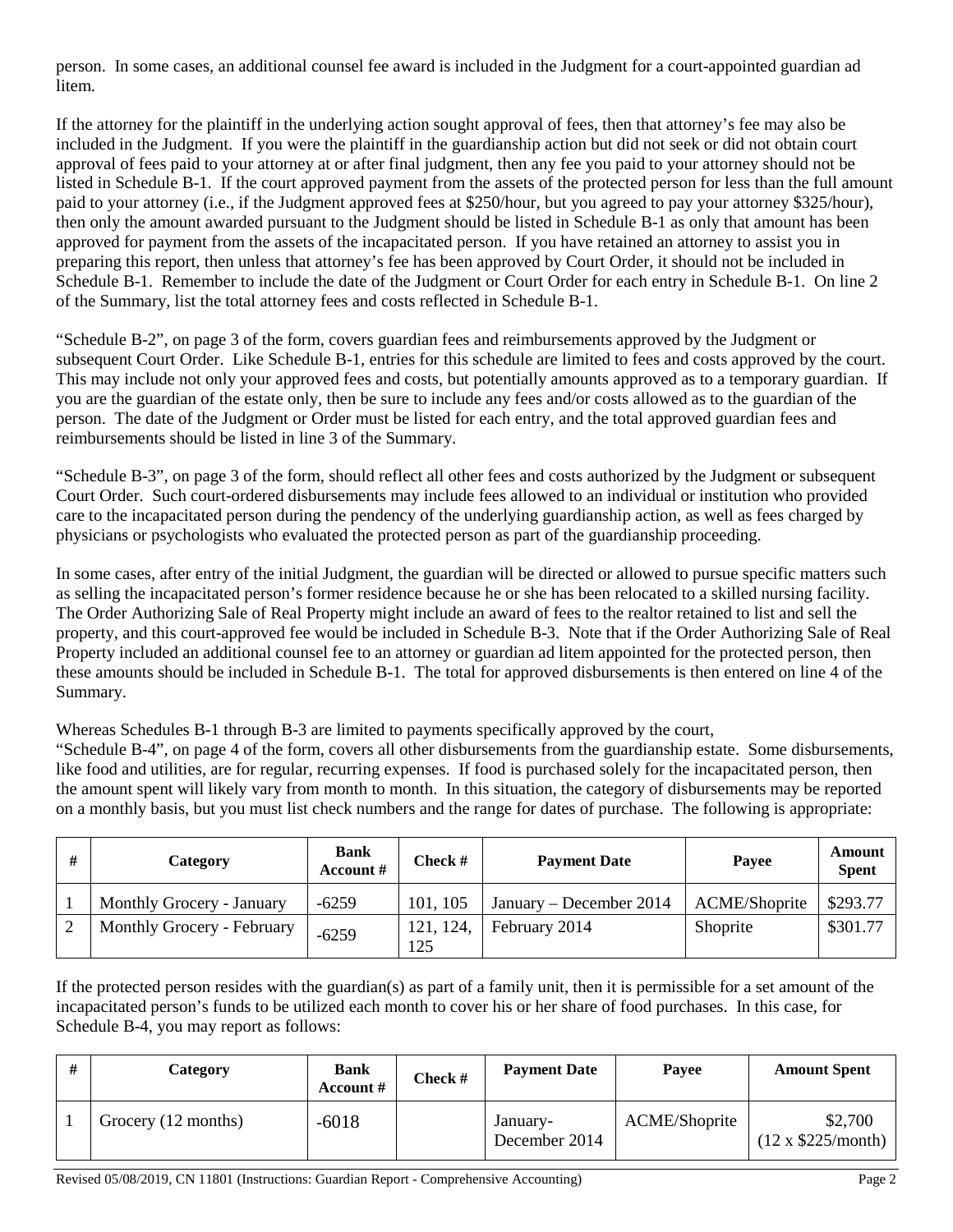Other recurring monthly expenses, like a cell phone or cable plan, can also be reported in this manner.

| # | Category                                     | <b>Bank</b><br>Account # | Check #    | <b>Payment Date</b>       | Payee  | <b>Amount Spent</b>                    |
|---|----------------------------------------------|--------------------------|------------|---------------------------|--------|----------------------------------------|
|   | Jitterbug Plus<br>(cell phone basic plan 29) | $-6259$                  | Auto-debit | January-<br>December 2014 | Sprint | \$359.88<br>$(12 \times $29.99/month)$ |

Some disbursements will reflect occasional purchases, such as new clothes at the beginning of a season or for special events. For these items, all fields of the Schedule B-4 should be completed, as follows:

| # | Category                                      | <b>Bank</b><br>Account # | <b>Check</b> $#$ | <b>Payment Date</b> | Payee          | Amount<br><b>Spent</b> |
|---|-----------------------------------------------|--------------------------|------------------|---------------------|----------------|------------------------|
|   | Clothing (winter coat, gloves,<br>snow boots) | $-6018$                  | 103              | January 2, 2014     | Kohl's         | \$304.88               |
|   | Clothing (sister's wedding)                   | $-6018$                  | 134              | April 2, 2014       | David's Bridal | \$126.14               |

Keep in mind that reports are reviewed through the New Jersey Guardianship Monitoring Program. While the forms are designed for simplicity and ease of use, if the entries are unclear or raise questions in the minds of reviewers, then you may be asked to provide further explanation or substantiation. The B-4 total disbursements should be listed in the Summary line 5.

Line 6 of the Summary will state the total disbursements, calculated by adding together the foregoing figures reflected on lines 2, 3, 4 and 5.

"Schedule C" of the Summary shows cash that has come into the guardianship estate, or cash that has been paid out of the guardianship estate, arising from principal assets. "Schedule C-1", on page 4 of the form, seeks information regarding sales proceeds (cash that has come into the guardianship estate), such as from the sale of a house, car, or shares of stock. The total for C-1 sales proceeds is then given at line 7 of the Summary.

"Schedule C-2", on page 5 of the form, addresses purchases of principal assets from the guardianship estate. Such purchases are different than the disbursements set forth in Schedule B-4. For example, if the incapacitated person owns a home encumbered by a mortgage, monthly mortgage payments would be listed as B-4 disbursements. If the protected person's existing house is sold during the guardianship, then the proceeds of that sale would be listed in C-1. If a new house is purchased for the incapacitated person, then the purchase price for that house would be stated in C-2. The total for C-2 purchases is inputted in the Summary, line 8.

Line 9 of the Summary will reflect the overall increase or decrease in cash for the period covered by the accounting, based upon the figures already determined. The entry for line 9 is calculated by adding line 1 (income into the guardianship estate) and line 7 (sales proceeds into the guardianship estate), and subtracting line 6 (disbursements paid out of the guardianship estate) and line 8 (cash paid for purchases of principal assets).

The next entry in the Summary, in Section 2, will show total cash at the beginning of the accounting period. This figure is determined by adding together the amounts of cash (and cash equivalents) maintained in banks or other financial institutions as of the beginning of the reporting period. The total cash holdings in the guardianship estate should be set forth at the bottom of "Schedule BC", on page 2 of the form, in the bold box. The figure from the bold box is restated in the Summary, Section 2, across from the description "Cash at the beginning of the period from Schedule BC". Note that you must not only provide the information identified in the table (institution name, street address, city, state, zip code, bank account number, and amount) but also attach to the accounting copies of each statement from each depository as of the beginning of the period covered by the accounting report. Submission of this back-up documentation is required in order for the accounting to be complete.

There is no separate schedule that accompanies the next field of Section 2. Rather, the amount in Section 1, line 9, is inputted across from the description "Increase (Decrease) in cash (from line 9)".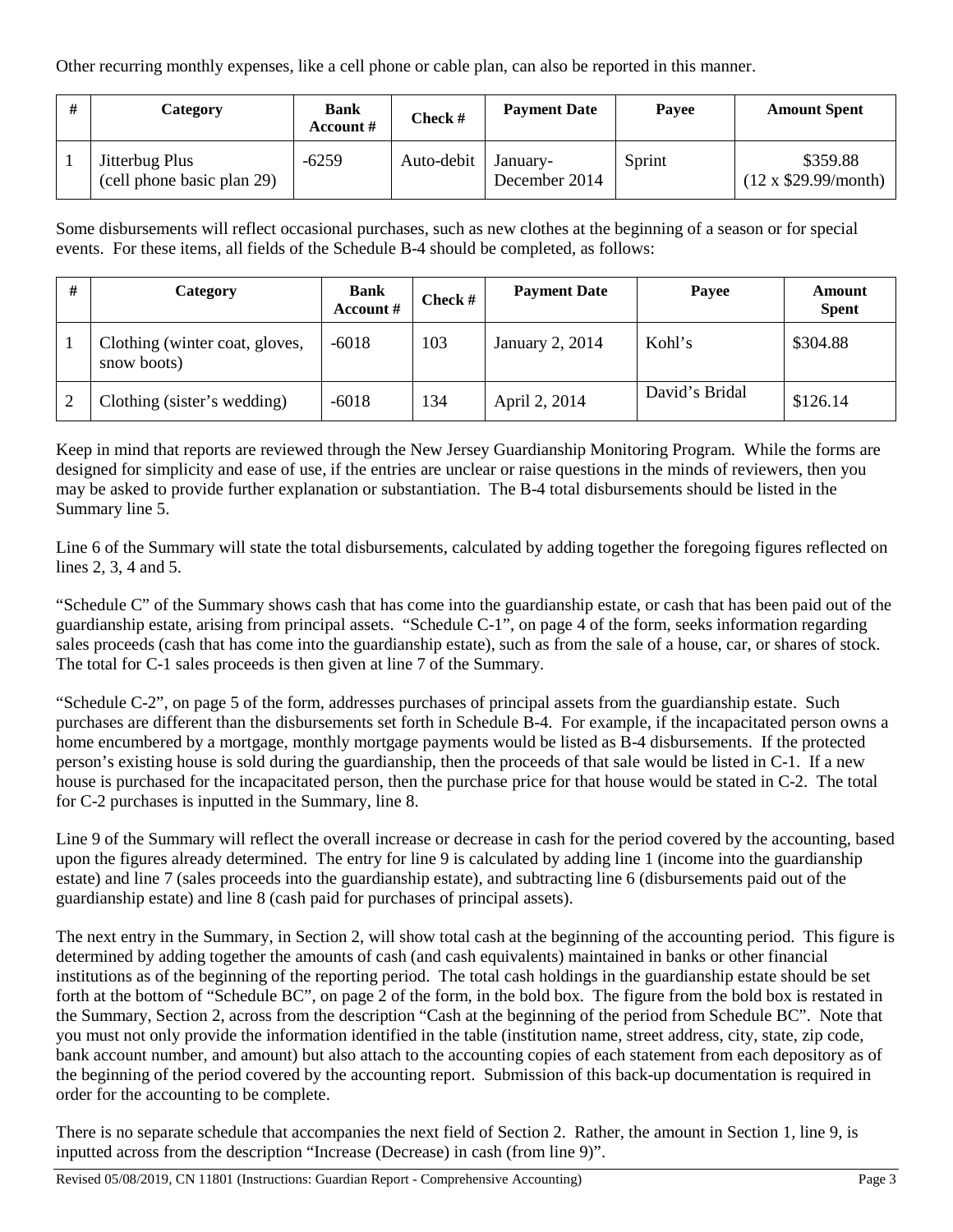The third and final field of Section 2 reflects the cash and cash equivalents remaining in the guardianship estate at the end of the reporting period. In "Schedule D", on page 5 of the form, you will list all cash and cash equivalent holdings, in the same format as Schedule BC, but now as of the end of the accounting period. Again, you must attach to the accounting copies of statements from each depository as of the end of the period covered by this accounting. The total cash holdings in the guardianship estate should be set forth at the bottom of Schedule D, in the bold box, and then this figure restated in the last field of the Summary, Part I, Section 2.

This concludes the information for the Summary, Part I, Cash. Before turning to "Part II", however, you must complete Schedule E on page 5 of the form, and Schedule F on page 6 of the form. These schedules are provided as tools to help check the information being reported to the court in this accounting. By completing these schedules, you can confirm the accuracy of your figures or identify any possible math errors or other discrepancies.

"Schedule E" is designed to show all bank account transfers during the accounting period. If you have moved funds between accounts, such as by transferring small amounts of money held in various depositories into a single guardianship account, then this table will reflect the movement of such funds. Disclosing this information provides transparency and prevents future questions regarding your handling of cash in the guardianship estate.

In each row, you must provide the bank account number, date when funds were transferred into the account, transfer in amount, date when funds were transferred out of the account, and the transfer out amount. Any fields that do not apply should be left blank, as shown in the below example.

| <b>Schedule E: Bank Transfer Schedule</b> |                          |            |                           |            |  |  |  |  |
|-------------------------------------------|--------------------------|------------|---------------------------|------------|--|--|--|--|
| <b>Bank Account #</b>                     | <b>Transfer In</b>       |            | <b>Transfer Out</b>       |            |  |  |  |  |
|                                           | Date                     | Amount     | Date                      | Amount     |  |  |  |  |
| xxxxxxx-2359                              |                          |            | 1/31/2014                 | \$5,221.76 |  |  |  |  |
| xxxxxxx-6018                              | 1/31/2014                | \$5,221.76 |                           |            |  |  |  |  |
| xxxxxxx-1314                              |                          |            | 2/1/2014                  | \$1,088.43 |  |  |  |  |
| xxxxxxx-6018                              | 2/1/2014                 | \$1,088.43 |                           |            |  |  |  |  |
|                                           | <b>Total Transfer In</b> | \$6,310.19 | <b>Total Transfer Out</b> | \$6,310.19 |  |  |  |  |

The bolded box at the bottom of the column labeled "Transfer In Amount" should reflect the total funds transferred into accounts. The bolded box at the bottom of the "Transfer Out Amount" column should show the total amount of funds transferred out of accounts. These figures should match if all funds transferred out of accounts have been transferred into other account(s) within the guardianship estate. Any discrepancy should be explained. For example, if you withdrew all funds in one account for the purpose of transferring these funds into a new guardianship account, and the bank at which you opened the new account charged an activation fee that you paid with the cash withdrawn from the prior account, then you should note this fee and also make sure that it is reported as a disbursement in Schedule B-4.

"Schedule F" provides for reconciliation of each bank account included in the guardianship estate. In each column, you will identify a bank account by number (or last 4 digits of account number), state the beginning balance (as shown on the account statement attached per Schedule BC), plus the transfers into this account (per Schedule E), plus the income (per Schedule A) and sales proceeds (per Schedule C-1) deposited into this account, minus the disbursements (per Schedule B, including all sub-schedules) and purchases (per Schedule C-2), minus the transfers out of this account (per Schedule E), and equaling the ending balance (as shown on the account statement attached per Schedule D). You will repeat this process for each account included in the guardianship estate. Additional pages may be attached if necessary. In the far right column of Schedule F, you should list the totals for each row, starting with beginning balance and continuing through ending balance. If you have attached additional pages showing more accounts, make sure to include the figures from those accounts when calculating the totals column.

Below Schedule F is an optional "Account Information Verification Tool" that should be used for any account for which there are deposits in transit (not yet credited) and/or outstanding checks (delivered for payment but not cleared). Identifying these pending amounts should clarify any apparent discrepancy as to the ending balance reflected on the most recent bank statement.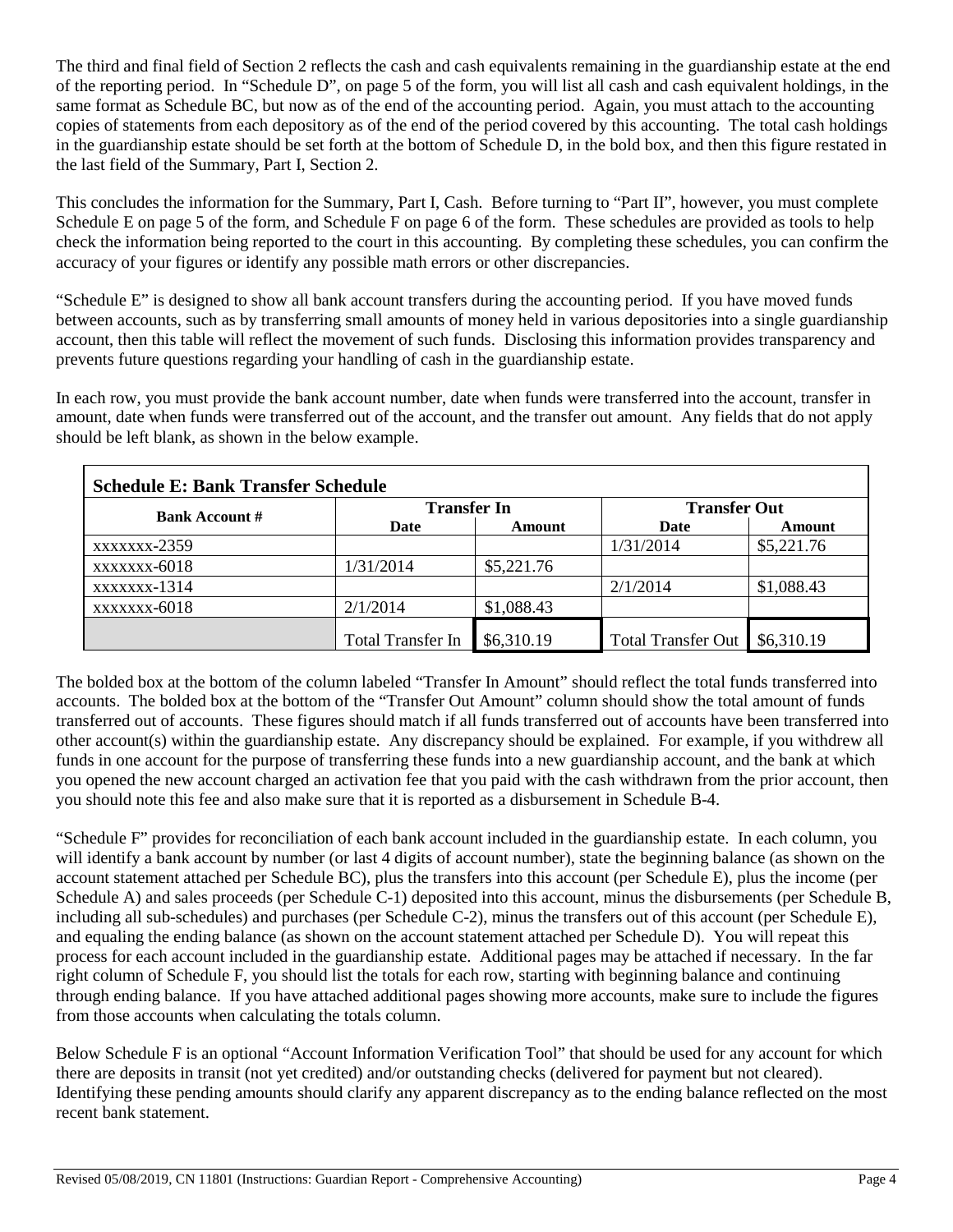You have now completed the portion of the Comprehensive Accounting relating to cash and cash equivalents. In Part II, you will report as to all assets in the guardianship estate other than cash in the bank.

The first field seeks the value of assets, other than cash, as of the beginning of the accounting period. This figure is calculated using "Schedule BA", on page 2 of the form. Schedule BA is subdivided as to Assets and Liabilities. The top portion, regarding assets, is further divided into categories.

The first category is real estate (or real property) in which the incapacitated person has an ownership interest. You should list all interests in real property including real property held in common or jointly with another person or persons. If the property is held jointly, include a description of the protected person's interest. In the far right column, for "Beginning Balance/Value", report the value of the real property as of the start of the accounting period. This should be the fair market value of the property, not the municipal tax assessed value. Although the value of real property included in the guardianship estate must be reported, this does not mean that as guardian you must obtain a formal appraisal of the protected person's real estate each year. Rather, in Schedule BA, you should input a reasonable estimate of the fair market value of each real estate asset in which the incapacitated person has an ownership interest. If an appraisal was performed as part of the guardianship proceeding, or for purposes of preparing an initial inventory, then you may utilize that appraisal value. Otherwise, informal resources may be consulted to determine a reasonable estimate of the fair market value. If the incapacitated person has only a partial ownership interest, then be sure to state the value of the incapacitated person's interest rather than the full value of the real property.

The next subsection of Schedule BA seeks a list of the personal property of the incapacitated person, with values as to each item listed. Personal property may include vehicles, household furnishings, jewelry, artwork, etc. You should include a brief description of each item along with an estimated value (i.e., 2004 Subaru legacy sedan in good condition, Kelley Blue Book value \$5,860).

The last subsection of Schedule BA: "Assets" is intended to capture any assets not included in the prior categories. Examples might include a cash reserve not maintained in a bank (i.e., \$200 emergency funds at house, or \$50 emergency cash kept in wallet).

After completing these sections, add together the values for real estate, personal property, and other assets, and insert the total value in the bolded box. This figure should represent the gross value of all assets excluding cash in the bank, as of the beginning of the reporting period.

The final part of Schedule BA requests a report of "Liabilities". If any asset listed in the accounting has a secured associated debt, such as a mortgage or a car loan, such debts should be set forth in this section. Any other liabilities, such as credit card debt incurred by the incapacitated person prior to establishment of the guardianship, should also be reported here. Total liabilities should be calculated and stated in the bold box.

Once you have determined the Total Assets and Total Liabilities, you will subtract the liabilities from the assets and report the remainder in the bold box at the very bottom of Schedule BA. This figure will be restated in the Summary, in the first field for Part II.

The final schedule to be completed is "Schedule G", on page 6 of the form, which follows the same structure as Schedule BA but reflects the balance or value of assets, other than cash in the bank, as of the end of the accounting period. For purposes of valuation, it is not anticipated that you will obtain a formal appraisal of any real property as of the start date and end date of the accounting period. However, it may be appropriate in certain situations to address a substantial change in the value of real estate or other non-cash assets. For example, if funds were expended to renovate the incapacitated person's house by widening doorways and installing a chair lift, then you may wish to indicate the resulting increase or decrease in value. Similarly, you are not expected to calculate annual depreciation of the vehicle used by the incapacitated person, but if the car was totaled in an accident then this should be reflected in Schedule G (note that any insurance proceeds arising from loss of a principal asset should also be reported). In most guardianships, a side-by-side comparison of Schedule BA and Schedule G will show most if not all of the same assets (unless a house or car has been sold during the accounting period), with the same or similar values, and most if not all of the same liabilities, presumably reduced over the accounting period.

Although supporting documentation is not required as to liabilities, you may wish to submit records substantiating any liabilities that may seem questionable to someone reviewing the accounting. For example, it is possible that prior to the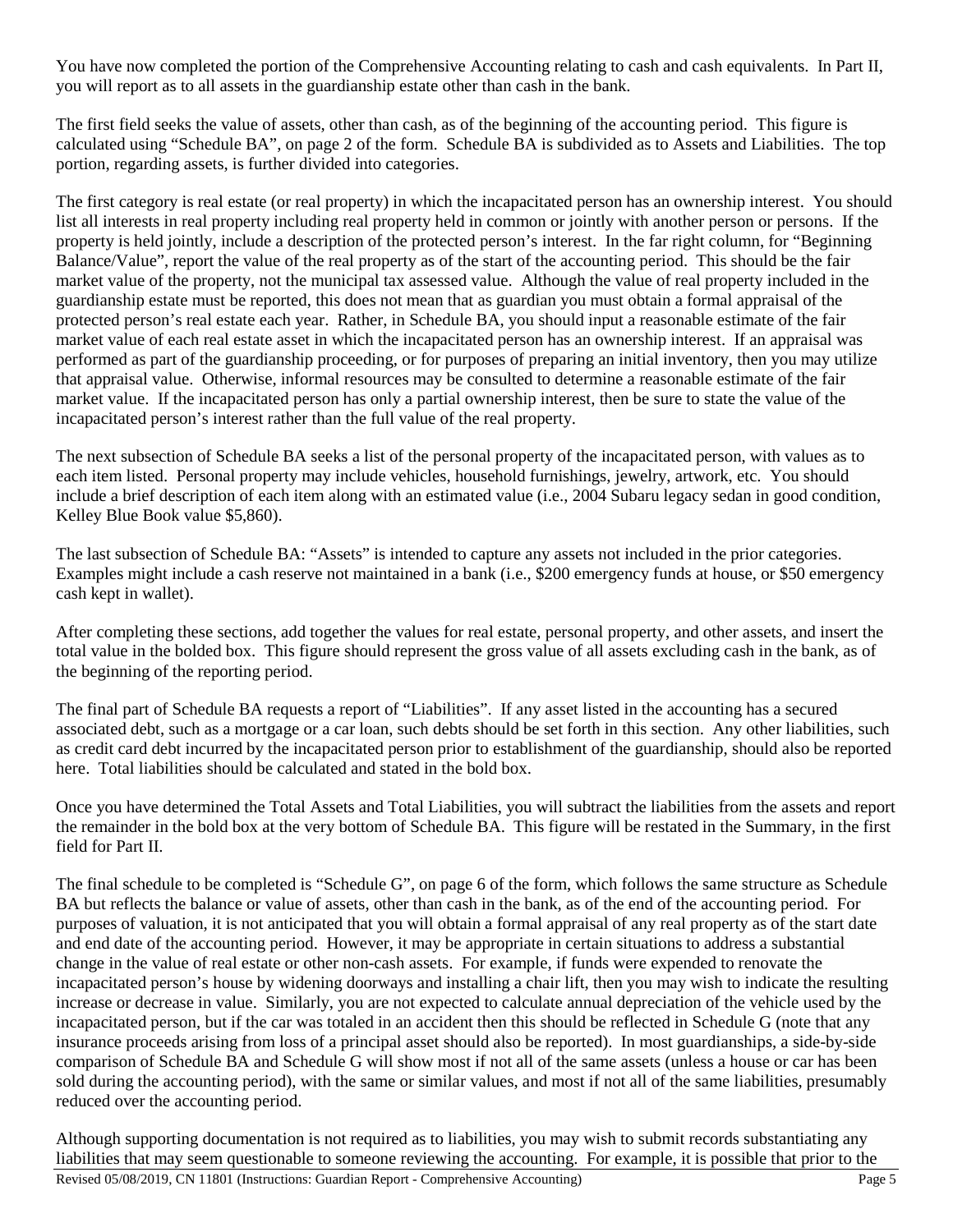institution of the guardianship, the incapacitated person borrowed funds from his roommate at an assisted living facility, gradually incurring a total debt of \$1,000, all of which was spent for trips to Atlantic City. After you qualified as guardian, you confirmed the existence of this debt and negotiated with the creditor to pay back the amount owed at the rate of \$50/month. In this situation, you might attach to the accounting a document reflecting this agreement and signed by the creditor, along with records showing payments of \$600 made during this accounting period, resulting in a remaining debt of \$400.

As with Schedule BA, you will subtract the Total Liabilities from the Total Assets and then input the remainder in the bold box at the bottom of Schedule G. Then, restate this figure in the Summary, in the second field for Part II.

To conclude Part II, subtract the Ending Assets (from Schedule G) from the Beginning Assets (from Schedule BA), and input the result in the third field for Increase (Decrease) in assets for accounting period.

As noted at the beginning of the Report of Guardian Cover Page, you must file the original report with the Surrogate. Remember that there is a fee of \$5/page for all documents filed with the Surrogate, including the Cover Page.

#### **Note: Reporting Period**

Most guardians are directed to report annually, at or before the anniversary date of the Judgment, so most reports will cover a 12-month period. Strict adherence to this time period may be difficult depending on the timing of the guardianship judgment and the nature of the guardianship reporting. For example, a guardian appointed on April 13th and required to file the Comprehensive Accounting must submit bank statements showing balances at the beginning and ending of the accounting period, but banks may issue statements as of the first day of the month, not the 13th. A guardian in this situation might decide to file her first accounting for the period of April 13th - March 31st, and then start the next accounting as of the following April 1st. Even though the first accounting covers less than 12 months, this is acceptable. After the first accounting, the guardian will file reports for a full 12-month period, with bank account statements as of the beginning (April 1st) and end (March 31st) of each yearly period.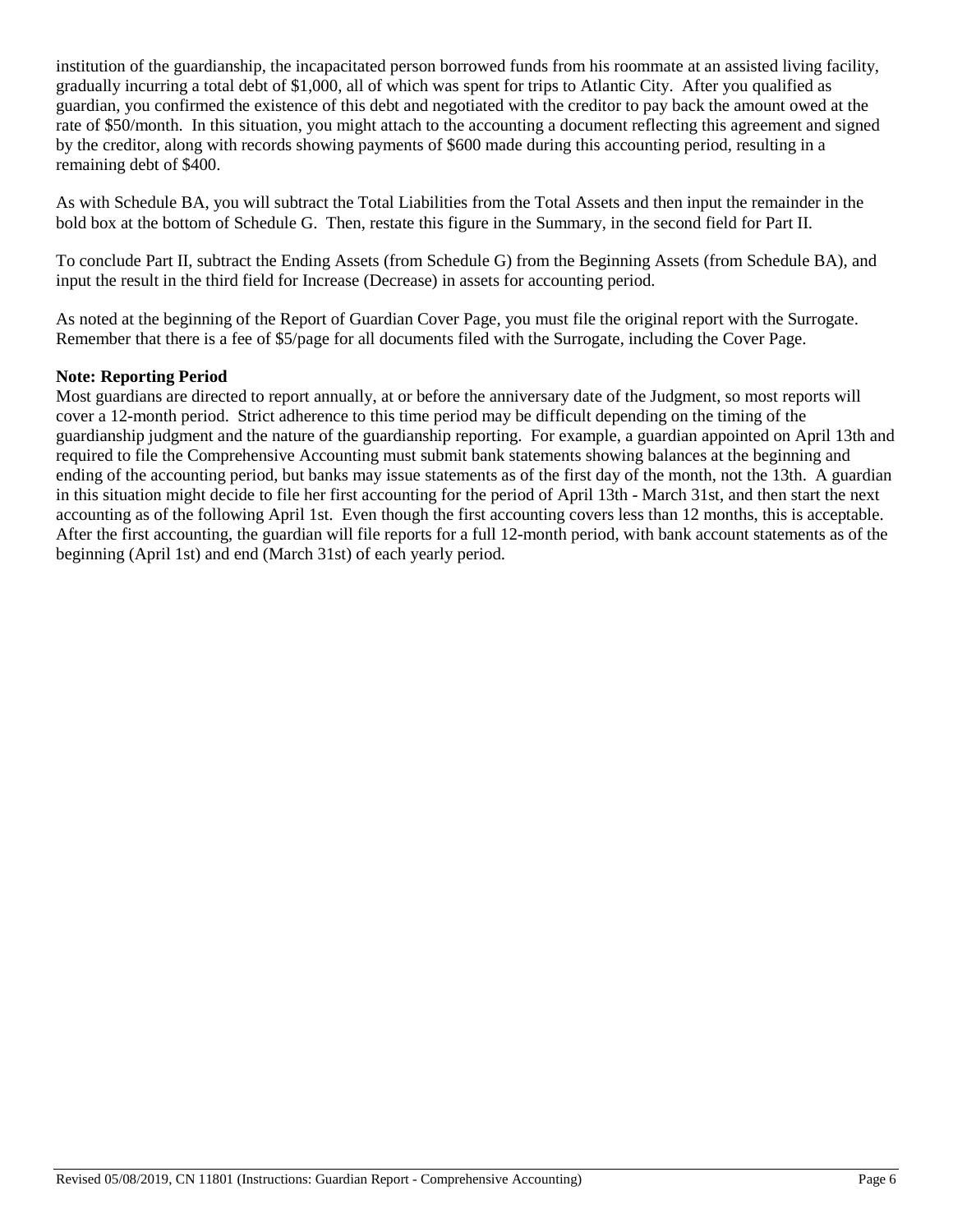|                                                                                                                                                                                                                                                                                         | Save                                                                                                                                                                                                                                                                                                                                                                                                                                                                                                               | Print   | Clear                       |  |  |  |  |
|-----------------------------------------------------------------------------------------------------------------------------------------------------------------------------------------------------------------------------------------------------------------------------------------|--------------------------------------------------------------------------------------------------------------------------------------------------------------------------------------------------------------------------------------------------------------------------------------------------------------------------------------------------------------------------------------------------------------------------------------------------------------------------------------------------------------------|---------|-----------------------------|--|--|--|--|
| <b>New Jersey Judiciary</b><br><b>New Jersey Courts</b>                                                                                                                                                                                                                                 |                                                                                                                                                                                                                                                                                                                                                                                                                                                                                                                    |         |                             |  |  |  |  |
| <b>Guardianship Report</b><br><b>Comprehensive Accounting Form</b>                                                                                                                                                                                                                      |                                                                                                                                                                                                                                                                                                                                                                                                                                                                                                                    |         |                             |  |  |  |  |
| court review as to any misstatements or misconduct by a guardian.                                                                                                                                                                                                                       | Notice to Interested Parties: Interested parties should act to protect the welfare and/or finances of an adult incapacitated<br>person under legal guardianship. Within the time and in the manner provided by law, interested parties may file a motion<br>to object to actions taken by the guardian or to seek review of the guardianship. Although some guardianship reports are<br>subject to review by authorized Judiciary and/or Surrogate personnel, interested parties remain responsible for requesting |         |                             |  |  |  |  |
| If you are Guardian of the Estate, Complete the Following Questions                                                                                                                                                                                                                     |                                                                                                                                                                                                                                                                                                                                                                                                                                                                                                                    |         |                             |  |  |  |  |
| If the Court has granted powers regarding the control and management of the incapacitated person's estate,<br>please provide the following information, consistent with your order of appointment, concerning your fulfillment<br>of your responsibilities to the incapacitated person. |                                                                                                                                                                                                                                                                                                                                                                                                                                                                                                                    |         |                             |  |  |  |  |
|                                                                                                                                                                                                                                                                                         | Docket Number:                                                                                                                                                                                                                                                                                                                                                                                                                                                                                                     |         |                             |  |  |  |  |
| Incapacitated Person's Name:                                                                                                                                                                                                                                                            |                                                                                                                                                                                                                                                                                                                                                                                                                                                                                                                    |         |                             |  |  |  |  |
| A. If a bond is required, is one filed that covers this period?                                                                                                                                                                                                                         |                                                                                                                                                                                                                                                                                                                                                                                                                                                                                                                    | Yes     | <b>NA</b><br>$\Box$ No      |  |  |  |  |
| B. Have you identified, traced and collected all of the incapacitated person's assets<br>since your appointment? If No, please explain.                                                                                                                                                 |                                                                                                                                                                                                                                                                                                                                                                                                                                                                                                                    | Yes     | <b>NA</b><br>N <sub>0</sub> |  |  |  |  |
|                                                                                                                                                                                                                                                                                         | C. Have all of the incapacitated person's past and current state and federal tax returns<br>been prepared and filed and all tax payments made? If No or N/A, please explain.                                                                                                                                                                                                                                                                                                                                       |         |                             |  |  |  |  |
| <b>Summary</b>                                                                                                                                                                                                                                                                          |                                                                                                                                                                                                                                                                                                                                                                                                                                                                                                                    |         |                             |  |  |  |  |
| <b>PART I. Cash</b>                                                                                                                                                                                                                                                                     |                                                                                                                                                                                                                                                                                                                                                                                                                                                                                                                    |         |                             |  |  |  |  |
| <b>Section 1</b>                                                                                                                                                                                                                                                                        |                                                                                                                                                                                                                                                                                                                                                                                                                                                                                                                    |         |                             |  |  |  |  |
| <b>Schedule A: Income</b><br>1.                                                                                                                                                                                                                                                         |                                                                                                                                                                                                                                                                                                                                                                                                                                                                                                                    | $\sqrt$ |                             |  |  |  |  |
| <b>Schedule B: Disbursements</b>                                                                                                                                                                                                                                                        |                                                                                                                                                                                                                                                                                                                                                                                                                                                                                                                    |         |                             |  |  |  |  |
| Schedule B-1: Attorney Fees & Costs<br>2.                                                                                                                                                                                                                                               | $($ \$                                                                                                                                                                                                                                                                                                                                                                                                                                                                                                             |         |                             |  |  |  |  |
| Schedule B-2: Guardian Fees & Reimbursements<br>3.                                                                                                                                                                                                                                      | $($ \$                                                                                                                                                                                                                                                                                                                                                                                                                                                                                                             |         |                             |  |  |  |  |
| Schedule B-3: Other Court Ordered Disbursements<br>4.<br>Schedule B-4: All Other Disbursements<br>5.                                                                                                                                                                                    | $($ \$<br>$($ \$                                                                                                                                                                                                                                                                                                                                                                                                                                                                                                   |         |                             |  |  |  |  |
| Total Disbursements (Add lines 2, 3, 4, $\&$ 5)<br>6.                                                                                                                                                                                                                                   |                                                                                                                                                                                                                                                                                                                                                                                                                                                                                                                    | $($ \$  |                             |  |  |  |  |
|                                                                                                                                                                                                                                                                                         |                                                                                                                                                                                                                                                                                                                                                                                                                                                                                                                    |         |                             |  |  |  |  |
| <b>Schedule C: Principal Assets</b><br>Schedule C-1: Sales Proceeds<br>7.                                                                                                                                                                                                               | $($ \$                                                                                                                                                                                                                                                                                                                                                                                                                                                                                                             |         |                             |  |  |  |  |
| Schedule C-2: Purchases<br>8.                                                                                                                                                                                                                                                           | $($ \$                                                                                                                                                                                                                                                                                                                                                                                                                                                                                                             |         |                             |  |  |  |  |
| 9. Increase (Decrease) in cash for accounting period<br>\$<br>(Add Lines 1 & 7 and subtract lines 6 & 8)                                                                                                                                                                                |                                                                                                                                                                                                                                                                                                                                                                                                                                                                                                                    |         |                             |  |  |  |  |
| <b>Section 2</b>                                                                                                                                                                                                                                                                        |                                                                                                                                                                                                                                                                                                                                                                                                                                                                                                                    |         |                             |  |  |  |  |
| Cash at the beginning of the period from Schedule BC                                                                                                                                                                                                                                    |                                                                                                                                                                                                                                                                                                                                                                                                                                                                                                                    |         |                             |  |  |  |  |
| Increase (Decrease) in cash (from line 9)                                                                                                                                                                                                                                               |                                                                                                                                                                                                                                                                                                                                                                                                                                                                                                                    |         |                             |  |  |  |  |
| Cash at the end of period (should agree with your amount listed on Schedule D)                                                                                                                                                                                                          |                                                                                                                                                                                                                                                                                                                                                                                                                                                                                                                    |         |                             |  |  |  |  |
| Note: Part 1 excludes Cash on Hand listed on Schedule G (Cash on Hand listed in Part II)                                                                                                                                                                                                |                                                                                                                                                                                                                                                                                                                                                                                                                                                                                                                    |         |                             |  |  |  |  |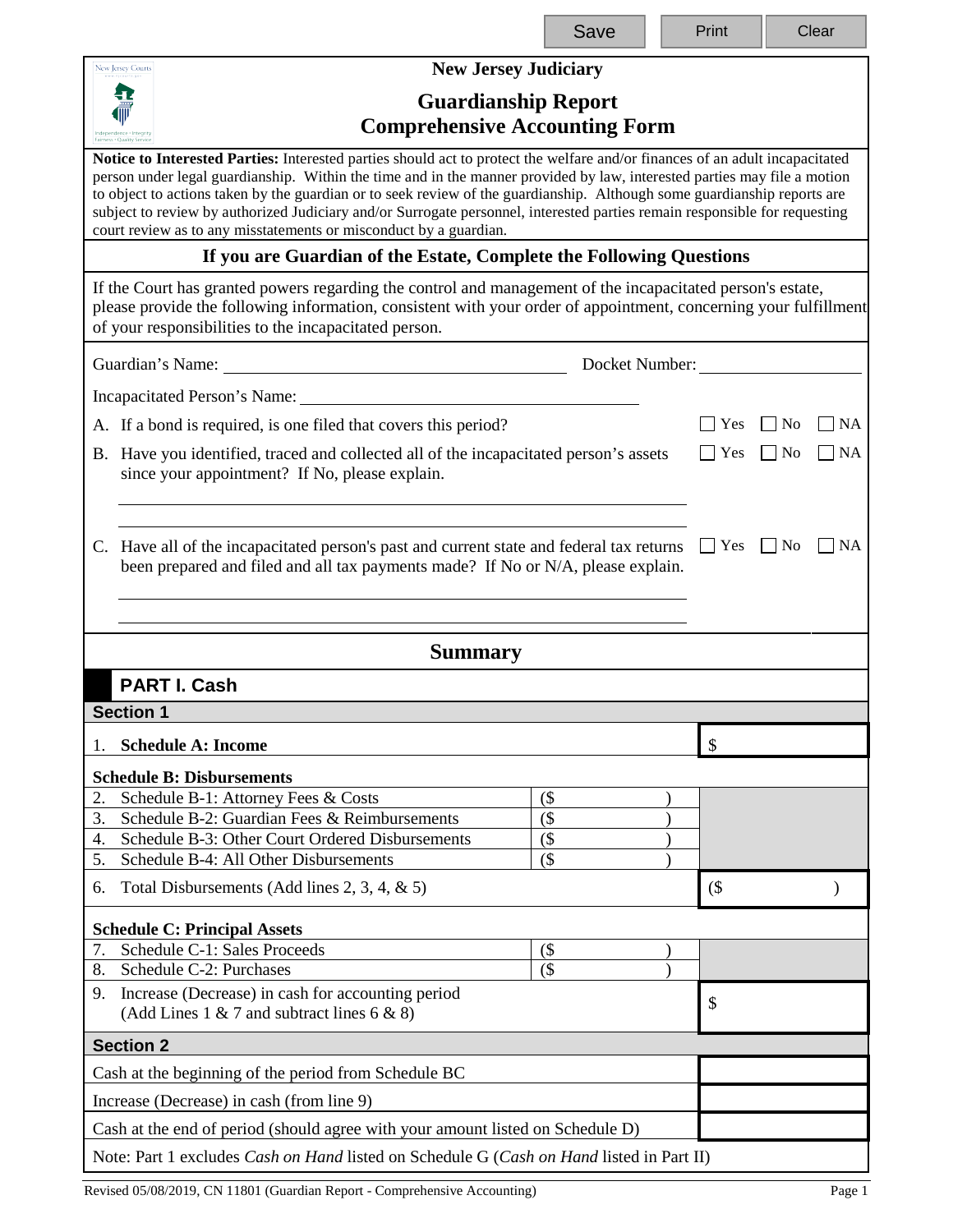| PART II. Assets, Other than Cash in Bank                                              |                                                                                                                                                                                                                                 |                          |                                |                                |  |  |  |  |
|---------------------------------------------------------------------------------------|---------------------------------------------------------------------------------------------------------------------------------------------------------------------------------------------------------------------------------|--------------------------|--------------------------------|--------------------------------|--|--|--|--|
| Beginning assets, from Schedule BA                                                    |                                                                                                                                                                                                                                 |                          |                                |                                |  |  |  |  |
| Ending assets, from Schedule G                                                        |                                                                                                                                                                                                                                 |                          |                                |                                |  |  |  |  |
| Increase (Decrease) in assets for accounting period                                   |                                                                                                                                                                                                                                 |                          |                                |                                |  |  |  |  |
|                                                                                       | <b>Schedule BC: Cash at the Beginning of the Period</b><br>(Attach copies of each statement from each depository of the incapacitated person's cash and cash equivalent<br>assets from the beginning of the accounting period.) |                          |                                |                                |  |  |  |  |
| $\#$<br><b>Institution Name</b>                                                       | <b>Institution Address</b><br>(Street, City, State, Zip)                                                                                                                                                                        | <b>Bank</b><br>Account # |                                | Amount                         |  |  |  |  |
| $\mathbf{1}$                                                                          |                                                                                                                                                                                                                                 |                          |                                |                                |  |  |  |  |
| $\overline{c}$<br>$\overline{3}$                                                      |                                                                                                                                                                                                                                 |                          |                                |                                |  |  |  |  |
| $\overline{\mathcal{A}}$                                                              |                                                                                                                                                                                                                                 |                          |                                |                                |  |  |  |  |
| $\overline{5}$                                                                        |                                                                                                                                                                                                                                 |                          |                                |                                |  |  |  |  |
|                                                                                       | Total Cash Beginning of Period (Section 2)                                                                                                                                                                                      |                          |                                |                                |  |  |  |  |
|                                                                                       |                                                                                                                                                                                                                                 |                          |                                |                                |  |  |  |  |
| <b>Schedule BA: Beginning Assets Other than Cash in Bank</b>                          |                                                                                                                                                                                                                                 |                          |                                |                                |  |  |  |  |
| <b>Assets</b>                                                                         |                                                                                                                                                                                                                                 |                          |                                |                                |  |  |  |  |
| <b>Real Estate</b><br><b>Description</b>                                              | Address (Street, City, State, Zip)                                                                                                                                                                                              |                          | <b>Beginning Balance/Value</b> |                                |  |  |  |  |
|                                                                                       |                                                                                                                                                                                                                                 |                          |                                |                                |  |  |  |  |
|                                                                                       |                                                                                                                                                                                                                                 |                          |                                |                                |  |  |  |  |
| <b>Personal Property</b><br><b>Description</b>                                        |                                                                                                                                                                                                                                 |                          | <b>Beginning Balance/Value</b> |                                |  |  |  |  |
|                                                                                       |                                                                                                                                                                                                                                 |                          |                                |                                |  |  |  |  |
|                                                                                       |                                                                                                                                                                                                                                 |                          |                                |                                |  |  |  |  |
| Other Assets: (cash on hand not in bank accounts, stocks, etc.)<br><b>Description</b> |                                                                                                                                                                                                                                 |                          |                                | <b>Beginning Balance/Value</b> |  |  |  |  |
|                                                                                       |                                                                                                                                                                                                                                 |                          |                                |                                |  |  |  |  |
|                                                                                       |                                                                                                                                                                                                                                 |                          |                                |                                |  |  |  |  |
|                                                                                       | Total Assets (Real Estate, Personal Property, and Other Assets)                                                                                                                                                                 |                          |                                |                                |  |  |  |  |
| <b>Liabilities</b>                                                                    |                                                                                                                                                                                                                                 |                          |                                |                                |  |  |  |  |
| <b>Description</b>                                                                    |                                                                                                                                                                                                                                 | <b>Amount</b>            |                                |                                |  |  |  |  |
|                                                                                       |                                                                                                                                                                                                                                 |                          |                                |                                |  |  |  |  |
|                                                                                       |                                                                                                                                                                                                                                 |                          |                                |                                |  |  |  |  |
|                                                                                       |                                                                                                                                                                                                                                 |                          |                                |                                |  |  |  |  |
|                                                                                       | <b>Total Liabilities</b>                                                                                                                                                                                                        |                          |                                |                                |  |  |  |  |
|                                                                                       | Beginning Assets, other than cash in the bank (Assets minus Liabilities)                                                                                                                                                        |                          |                                |                                |  |  |  |  |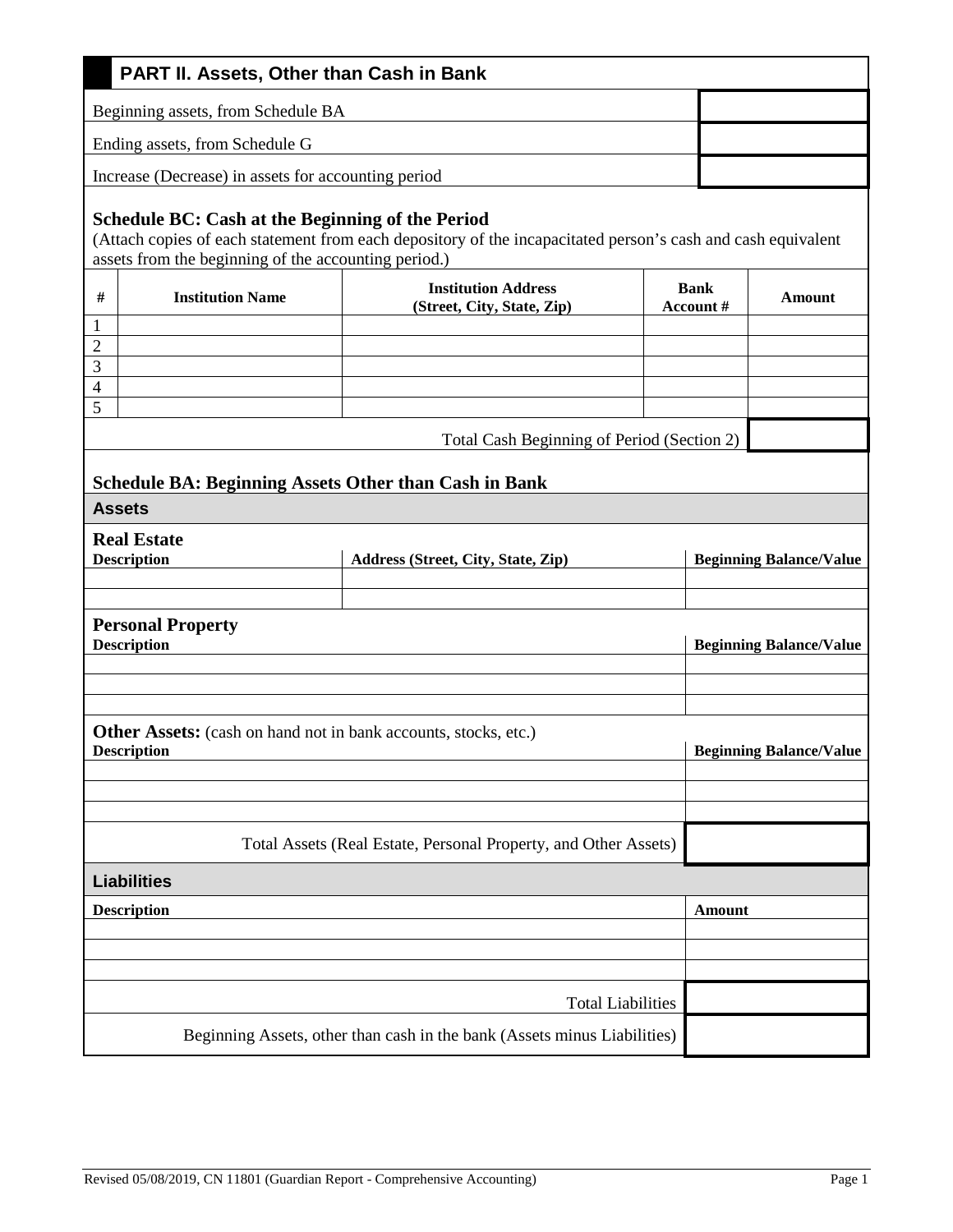Schedule A: Income (Do not include receipts for the sale or disposition of principal assets. Such transactions are shown on Schedule C-1.)

## **Income During Period:** <u>**. 2008 CONDITIONS**</u> *.* **2019.**

| $\#$                                                                             | <b>Source of Income</b> |                       | <b>Description</b>                                                                                              |                                                                               | Deposited into    | <b>Total Income</b> |  |
|----------------------------------------------------------------------------------|-------------------------|-----------------------|-----------------------------------------------------------------------------------------------------------------|-------------------------------------------------------------------------------|-------------------|---------------------|--|
|                                                                                  |                         |                       | <b>Bank Account #</b><br>(e.g. employment, social security) $\vert$ (e.g. number of months times dollar amount) |                                                                               |                   | <b>Amount</b>       |  |
| $\mathbf{1}$                                                                     |                         |                       |                                                                                                                 |                                                                               |                   |                     |  |
| $\overline{2}$                                                                   |                         |                       |                                                                                                                 |                                                                               |                   |                     |  |
| 3                                                                                |                         |                       |                                                                                                                 |                                                                               |                   |                     |  |
| $\overline{4}$                                                                   |                         |                       |                                                                                                                 |                                                                               |                   |                     |  |
| $\overline{5}$                                                                   |                         |                       |                                                                                                                 |                                                                               |                   |                     |  |
| 6                                                                                |                         |                       |                                                                                                                 |                                                                               |                   |                     |  |
| $\tau$                                                                           |                         |                       |                                                                                                                 |                                                                               |                   |                     |  |
| 8                                                                                |                         |                       |                                                                                                                 |                                                                               |                   |                     |  |
| 9                                                                                |                         |                       |                                                                                                                 |                                                                               |                   |                     |  |
| 10                                                                               |                         |                       |                                                                                                                 |                                                                               |                   |                     |  |
|                                                                                  |                         |                       |                                                                                                                 | Total Income Received (Schedule A. Total on Summary, Line 1)                  |                   |                     |  |
| <b>Schedule B-1: Attorney Fees &amp; Costs</b>                                   |                         |                       |                                                                                                                 |                                                                               |                   |                     |  |
| <b>Bank Account #</b>                                                            | Check #                 | <b>Period Covered</b> |                                                                                                                 |                                                                               | Court             |                     |  |
|                                                                                  |                         | To                    | From                                                                                                            | Payee                                                                         | <b>Order Date</b> | <b>Amount</b>       |  |
|                                                                                  |                         |                       |                                                                                                                 |                                                                               |                   |                     |  |
|                                                                                  |                         |                       |                                                                                                                 |                                                                               |                   |                     |  |
|                                                                                  |                         |                       |                                                                                                                 |                                                                               |                   |                     |  |
|                                                                                  |                         |                       |                                                                                                                 |                                                                               |                   |                     |  |
|                                                                                  |                         |                       |                                                                                                                 | Total Attorney Fees & Costs (Schedule B-1. Total on Summary, Line 2)          |                   |                     |  |
| <b>Schedule B-2: Guardian Fees &amp; Reimbursement</b>                           |                         |                       |                                                                                                                 |                                                                               |                   |                     |  |
|                                                                                  |                         | <b>Period Covered</b> |                                                                                                                 |                                                                               | Court             |                     |  |
| <b>Bank Account #</b>                                                            | Check #                 | To                    | From                                                                                                            | Payee                                                                         | <b>Order Date</b> | <b>Amount</b>       |  |
|                                                                                  |                         |                       |                                                                                                                 |                                                                               |                   |                     |  |
|                                                                                  |                         |                       |                                                                                                                 |                                                                               |                   |                     |  |
|                                                                                  |                         |                       |                                                                                                                 |                                                                               |                   |                     |  |
|                                                                                  |                         |                       |                                                                                                                 |                                                                               |                   |                     |  |
|                                                                                  |                         |                       |                                                                                                                 |                                                                               |                   |                     |  |
|                                                                                  |                         |                       |                                                                                                                 |                                                                               |                   |                     |  |
|                                                                                  |                         |                       |                                                                                                                 |                                                                               |                   |                     |  |
|                                                                                  |                         |                       |                                                                                                                 | Total Guardian Fees & Reimbursements (Schedule B-2. Total on Summary, Line 3) |                   |                     |  |
| <b>Schedule B-3: Other Court Ordered Disbursements</b>                           |                         |                       |                                                                                                                 |                                                                               |                   |                     |  |
| <b>Bank Account #</b>                                                            | Check #                 |                       | <b>Period Covered</b>                                                                                           | Payee                                                                         | Court             | <b>Amount</b>       |  |
|                                                                                  |                         | To                    | From                                                                                                            |                                                                               | <b>Order Date</b> |                     |  |
|                                                                                  |                         |                       |                                                                                                                 |                                                                               |                   |                     |  |
|                                                                                  |                         |                       |                                                                                                                 |                                                                               |                   |                     |  |
|                                                                                  |                         |                       |                                                                                                                 |                                                                               |                   |                     |  |
|                                                                                  |                         |                       |                                                                                                                 |                                                                               |                   |                     |  |
| Total Other Court Ordered Disbursements (Schedule B-3. Total on Summary, Line 4) |                         |                       |                                                                                                                 |                                                                               |                   |                     |  |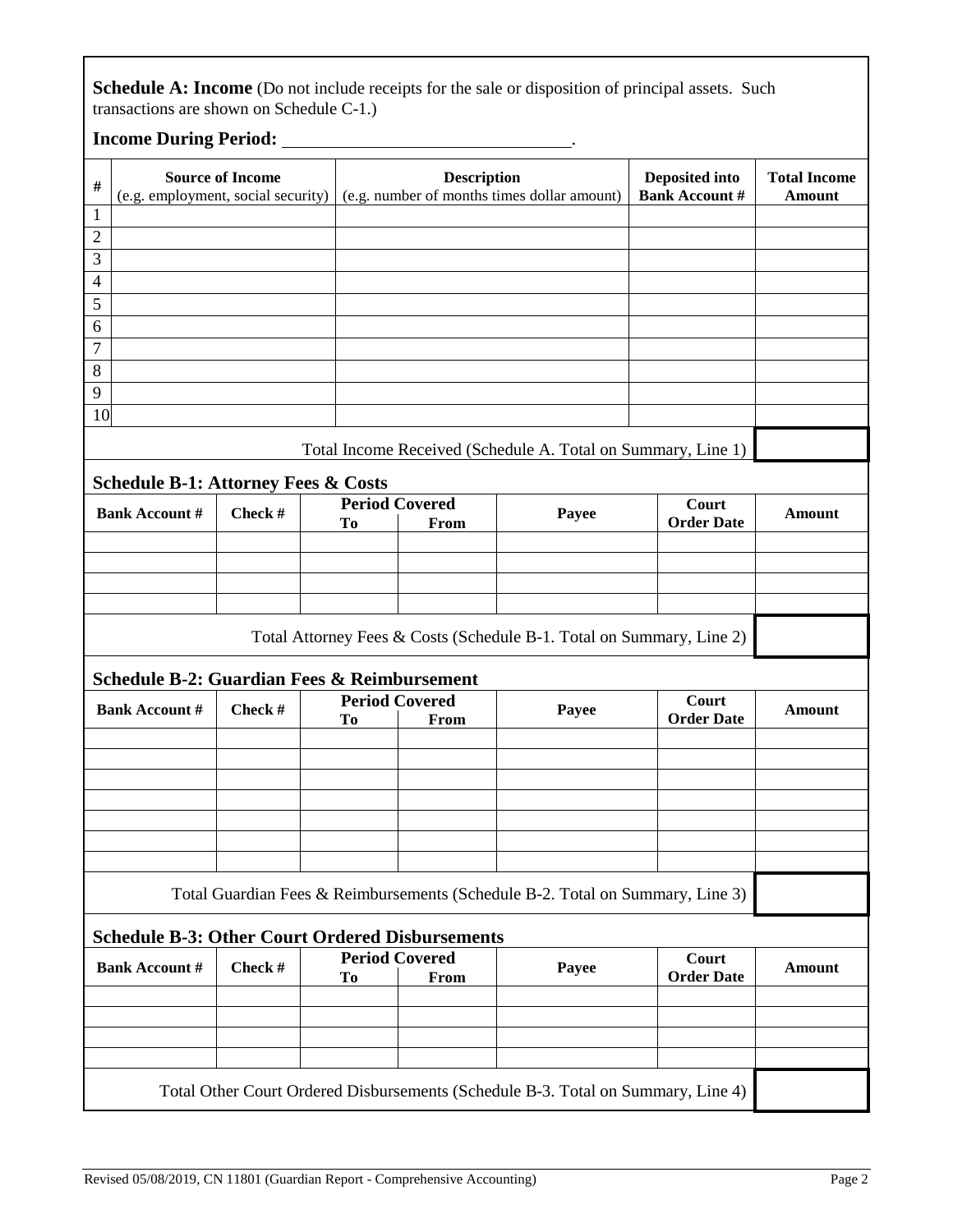| <b>Schedule B-4: All Other Disbursements</b>                  |                                     |                         |         |                        |                               |                                                                  |                       |
|---------------------------------------------------------------|-------------------------------------|-------------------------|---------|------------------------|-------------------------------|------------------------------------------------------------------|-----------------------|
| $\#$                                                          | Category                            | <b>Bank Account #</b>   | Check # | Payment<br><b>Date</b> |                               | Payee                                                            | <b>Amount</b>         |
| $\mathbf{1}$                                                  |                                     |                         |         |                        |                               |                                                                  |                       |
| $\overline{2}$                                                |                                     |                         |         |                        |                               |                                                                  |                       |
| 3                                                             |                                     |                         |         |                        |                               |                                                                  |                       |
| $\overline{4}$                                                |                                     |                         |         |                        |                               |                                                                  |                       |
| 5                                                             |                                     |                         |         |                        |                               |                                                                  |                       |
| $\sqrt{6}$                                                    |                                     |                         |         |                        |                               |                                                                  |                       |
| $\overline{7}$                                                |                                     |                         |         |                        |                               |                                                                  |                       |
| $\,8\,$                                                       |                                     |                         |         |                        |                               |                                                                  |                       |
| 9                                                             |                                     |                         |         |                        |                               |                                                                  |                       |
| 10                                                            |                                     |                         |         |                        |                               |                                                                  |                       |
| 11                                                            |                                     |                         |         |                        |                               |                                                                  |                       |
| 12                                                            |                                     |                         |         |                        |                               |                                                                  |                       |
| 13                                                            |                                     |                         |         |                        |                               |                                                                  |                       |
| 14                                                            |                                     |                         |         |                        |                               |                                                                  |                       |
| $\overline{15}$                                               |                                     |                         |         |                        |                               |                                                                  |                       |
| 16<br>17                                                      |                                     |                         |         |                        |                               |                                                                  |                       |
| 18                                                            |                                     |                         |         |                        |                               |                                                                  |                       |
| 19                                                            |                                     |                         |         |                        |                               |                                                                  |                       |
| 20                                                            |                                     |                         |         |                        |                               |                                                                  |                       |
| $21\,$                                                        |                                     |                         |         |                        |                               |                                                                  |                       |
| 22                                                            |                                     |                         |         |                        |                               |                                                                  |                       |
| 23                                                            |                                     |                         |         |                        |                               |                                                                  |                       |
| 24                                                            |                                     |                         |         |                        |                               |                                                                  |                       |
| $25\,$                                                        |                                     |                         |         |                        |                               |                                                                  |                       |
| $\overline{26}$                                               |                                     |                         |         |                        |                               |                                                                  |                       |
| 27                                                            |                                     |                         |         |                        |                               |                                                                  |                       |
| $\overline{28}$                                               |                                     |                         |         |                        |                               |                                                                  |                       |
| 29                                                            |                                     |                         |         |                        |                               |                                                                  |                       |
| 30                                                            |                                     |                         |         |                        |                               |                                                                  |                       |
|                                                               |                                     |                         |         |                        |                               | All Other Disbursements (Schedule B-4. Total on Summary, Line 5) |                       |
|                                                               | <b>Schedule C-1: Sales Proceeds</b> |                         |         |                        |                               |                                                                  |                       |
| $\#$                                                          |                                     | <b>Full Description</b> |         |                        | Date of<br><b>Transaction</b> | Deposited into<br>Account #                                      | <b>Sales Proceeds</b> |
| $\mathbf{1}$                                                  |                                     |                         |         |                        |                               |                                                                  |                       |
| $\overline{2}$                                                |                                     |                         |         |                        |                               |                                                                  |                       |
| $\mathfrak{Z}$                                                |                                     |                         |         |                        |                               |                                                                  |                       |
| $\overline{4}$                                                |                                     |                         |         |                        |                               |                                                                  |                       |
| $\sqrt{5}$                                                    |                                     |                         |         |                        |                               |                                                                  |                       |
| $\sqrt{6}$                                                    |                                     |                         |         |                        |                               |                                                                  |                       |
| $\overline{7}$                                                |                                     |                         |         |                        |                               |                                                                  |                       |
| $\,8\,$                                                       |                                     |                         |         |                        |                               |                                                                  |                       |
| 9                                                             |                                     |                         |         |                        |                               |                                                                  |                       |
| 10                                                            |                                     |                         |         |                        |                               |                                                                  |                       |
| Total Sales Proceeds (Schedule C-1. Total on Summary, Line 7) |                                     |                         |         |                        |                               |                                                                  |                       |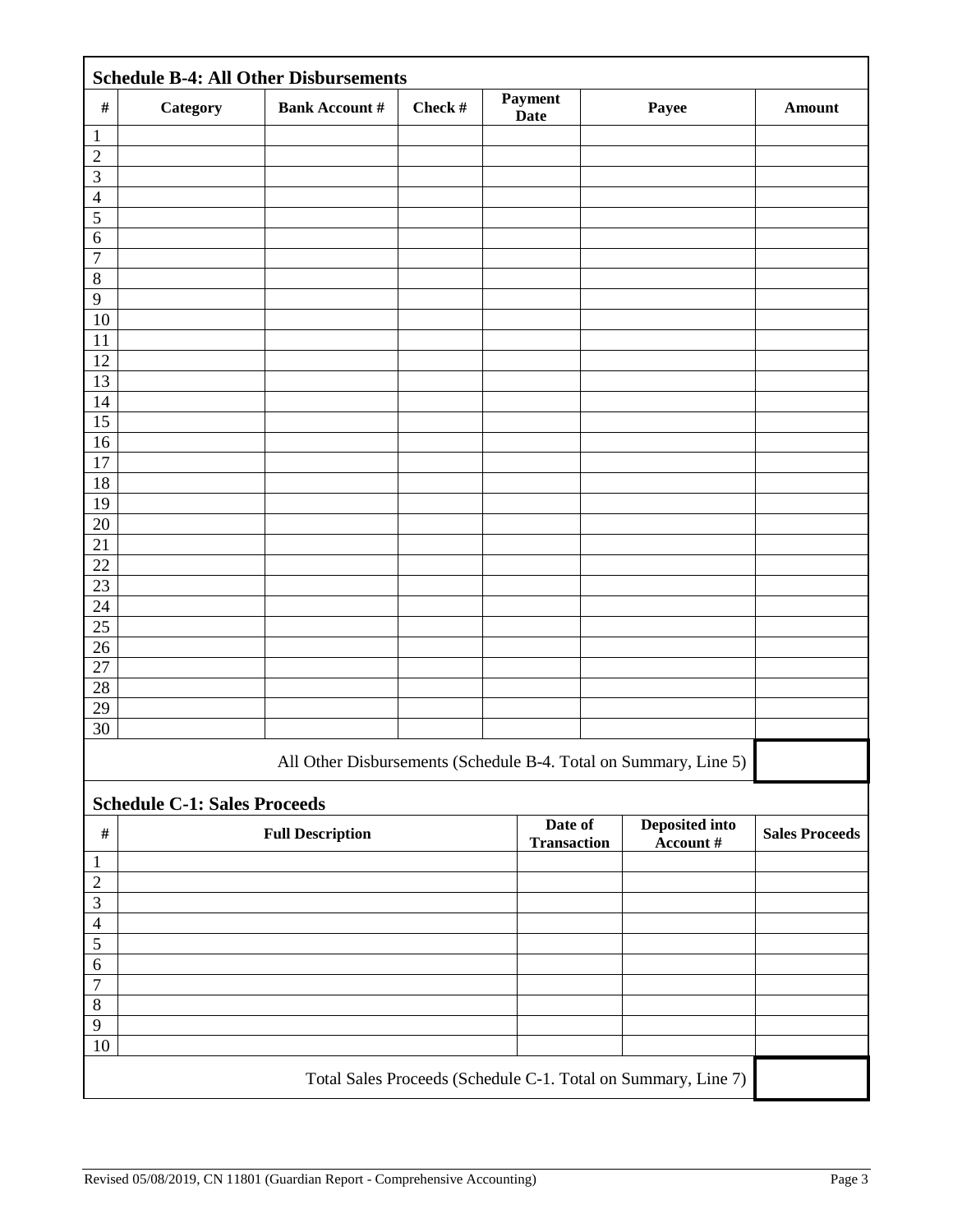| <b>Schedule C-2: Purchases</b> |                                                          |                               |                |                                 |  |  |  |  |
|--------------------------------|----------------------------------------------------------|-------------------------------|----------------|---------------------------------|--|--|--|--|
| $\#$                           | <b>Full Description</b>                                  | Date of<br><b>Transaction</b> | From Account # | <b>Purchase</b><br><b>Price</b> |  |  |  |  |
| $\mathbf{1}$                   |                                                          |                               |                |                                 |  |  |  |  |
| $\overline{2}$                 |                                                          |                               |                |                                 |  |  |  |  |
| 3                              |                                                          |                               |                |                                 |  |  |  |  |
| $\overline{4}$                 |                                                          |                               |                |                                 |  |  |  |  |
| $\mathfrak{S}$                 |                                                          |                               |                |                                 |  |  |  |  |
| 6                              |                                                          |                               |                |                                 |  |  |  |  |
| $\overline{7}$                 |                                                          |                               |                |                                 |  |  |  |  |
| 8                              |                                                          |                               |                |                                 |  |  |  |  |
| $\overline{9}$                 |                                                          |                               |                |                                 |  |  |  |  |
| 10                             |                                                          |                               |                |                                 |  |  |  |  |
| 11                             |                                                          |                               |                |                                 |  |  |  |  |
| 12                             |                                                          |                               |                |                                 |  |  |  |  |
| 13                             |                                                          |                               |                |                                 |  |  |  |  |
| 14                             |                                                          |                               |                |                                 |  |  |  |  |
| 15                             |                                                          |                               |                |                                 |  |  |  |  |
|                                | Total Purchases (Schedule C-2. Total on Summary, Line 8) |                               |                |                                 |  |  |  |  |

#### **Schedule D: Cash at the End of the Period**

(Attach copies of each statement from each depository of the incapacitated person's cash and cash equivalent assets from the end of the accounting period.)

| $\#$           | <b>Institution Name</b> | <b>Institution Address</b><br>(Street, City, State, Zip) | <b>Bank</b><br>Account # | <b>Amount</b> |
|----------------|-------------------------|----------------------------------------------------------|--------------------------|---------------|
|                |                         |                                                          |                          |               |
| $\overline{2}$ |                         |                                                          |                          |               |
| 3              |                         |                                                          |                          |               |
| $\overline{4}$ |                         |                                                          |                          |               |
| 5              |                         |                                                          |                          |               |
| 6              |                         |                                                          |                          |               |
| $\mathcal{I}$  |                         |                                                          |                          |               |
| 8              |                         |                                                          |                          |               |
| 9              |                         |                                                          |                          |               |
| 10             |                         |                                                          |                          |               |
|                |                         |                                                          |                          |               |

Total Cash End of Period (Section 2)

## **Schedule E: Bank Transfer Schedule**

| <b>Bank Account #</b> | <b>Transfer In</b> |        | <b>Transfer Out</b> |        |  |
|-----------------------|--------------------|--------|---------------------|--------|--|
|                       | Date               | Amount | <b>Date</b>         | Amount |  |
|                       |                    |        |                     |        |  |
|                       |                    |        |                     |        |  |
|                       |                    |        |                     |        |  |
|                       |                    |        |                     |        |  |
|                       |                    |        |                     |        |  |
|                       |                    |        |                     |        |  |
|                       |                    |        |                     |        |  |
|                       |                    |        |                     |        |  |
|                       |                    |        |                     |        |  |
|                       |                    |        |                     |        |  |
|                       | Total Transfer In  |        | Total Transfer Out  |        |  |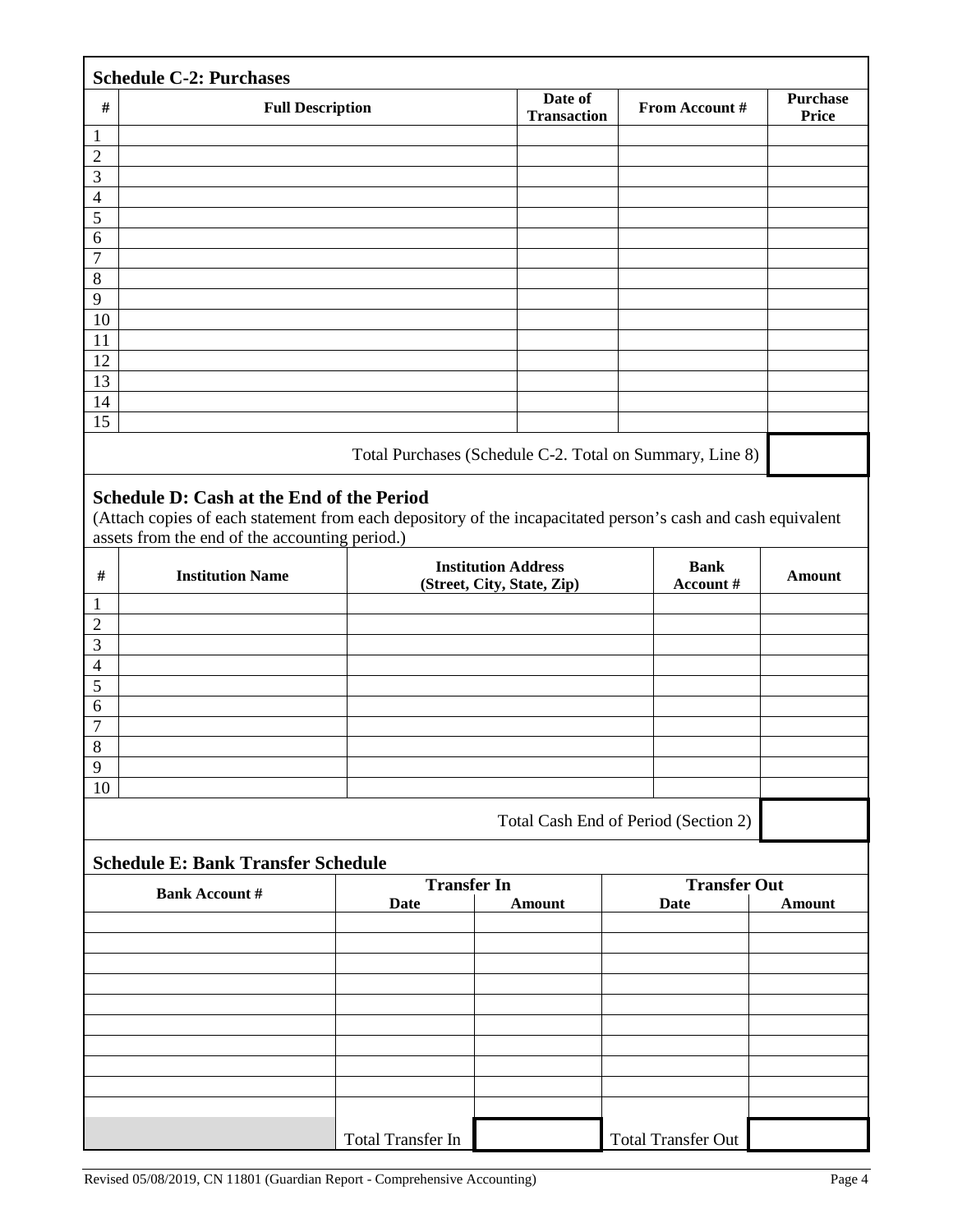| <b>Schedule F: Bank Account Reconciliation</b>                                               |                                                                 |                  |                  |                                |                                |  |
|----------------------------------------------------------------------------------------------|-----------------------------------------------------------------|------------------|------------------|--------------------------------|--------------------------------|--|
|                                                                                              | <b>Account 1</b>                                                | <b>Account 2</b> | <b>Account 3</b> |                                | <b>Totals</b>                  |  |
| <b>Bank Account Number</b>                                                                   |                                                                 |                  |                  |                                |                                |  |
| <b>Beginning Balance</b>                                                                     |                                                                 |                  |                  |                                |                                |  |
| Plus Transfers In (Schedule E)                                                               | $+$                                                             | $\ddot{}$        | $\ddot{}$        |                                |                                |  |
| Plus Income& Sales Proceeds (total<br>of lines 1 and 7 on the Summary)                       | $+$                                                             | $\pm$            | $^{+}$           |                                |                                |  |
| Minus Disbursements & Purchases<br>(total of lines 6 and 8 on the<br>Summary)                | $\blacksquare$                                                  |                  | $\blacksquare$   |                                |                                |  |
| Minus Transfers Out (Schedule E)                                                             |                                                                 |                  |                  |                                |                                |  |
| <b>Ending Balance</b>                                                                        |                                                                 |                  |                  |                                |                                |  |
| <b>Optional: Account Information Verification Tool</b>                                       |                                                                 |                  |                  |                                |                                |  |
| Bank Account Number ____________________.                                                    |                                                                 |                  |                  |                                |                                |  |
| <b>Ending Balance per Bank Statement</b>                                                     |                                                                 |                  |                  |                                |                                |  |
| Plus Deposits in Transit (Deposits not yet credited by date of statement)<br>$^{+}$          |                                                                 |                  |                  |                                |                                |  |
| Minus Outstanding Checks (Checks not yet cleared by date of statement):                      |                                                                 |                  |                  |                                |                                |  |
| Amount \$<br>$\overline{\text{Check}}$ #                                                     |                                                                 |                  |                  |                                |                                |  |
| Check #                                                                                      | Amount \$                                                       |                  |                  |                                |                                |  |
| <b>Total: Outstanding Checks</b>                                                             |                                                                 |                  |                  |                                |                                |  |
| <b>Ending Cash Balance</b>                                                                   |                                                                 |                  |                  |                                |                                |  |
|                                                                                              |                                                                 |                  |                  |                                |                                |  |
| <b>Schedule G: Ending Assets Other than Cash in Bank</b><br><b>ASSETS</b>                    |                                                                 |                  |                  |                                |                                |  |
| <b>Real Estate</b><br><b>Description</b>                                                     | Address (Street, City, State, Zip)                              |                  |                  | <b>Beginning Balance/Value</b> |                                |  |
|                                                                                              |                                                                 |                  |                  |                                |                                |  |
| <b>Personal Property</b><br><b>Description</b>                                               |                                                                 |                  |                  | <b>Beginning Balance/Value</b> |                                |  |
|                                                                                              |                                                                 |                  |                  |                                |                                |  |
|                                                                                              |                                                                 |                  |                  |                                |                                |  |
| <b>Other Assets:</b> (cash on hand not in bank accounts, stocks, etc.)<br><b>Description</b> |                                                                 |                  |                  |                                | <b>Beginning Balance/Value</b> |  |
|                                                                                              |                                                                 |                  |                  |                                |                                |  |
|                                                                                              |                                                                 |                  |                  |                                |                                |  |
|                                                                                              | Total Assets (Real Estate, Personal Property, and Other Assets) |                  |                  |                                |                                |  |